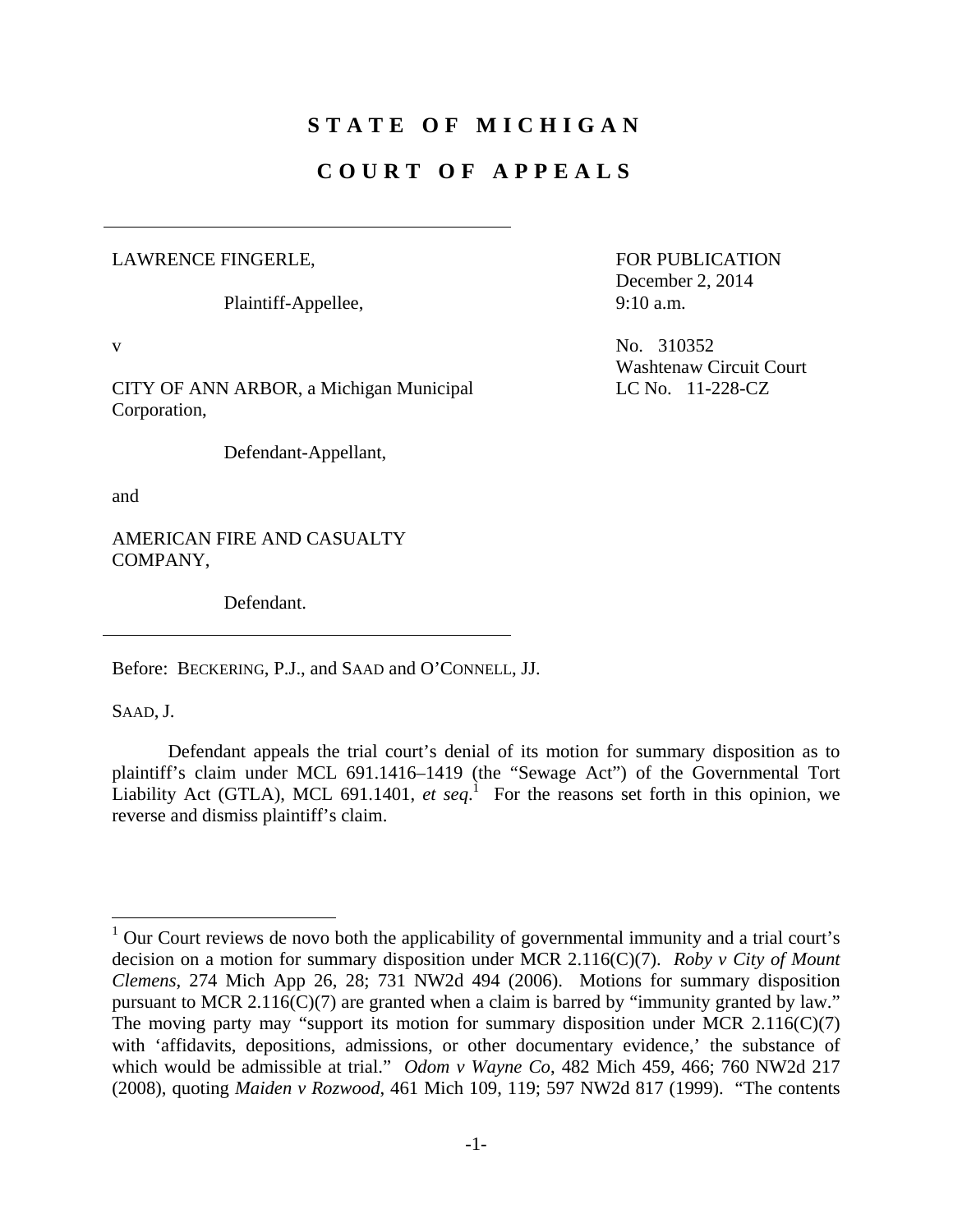#### I. ANALYSIS

 Plaintiff's home is located in the Landsdowne subdivision in Ann Arbor. The neighborhood has historically been prone to flooding, and Ann Arbor, without any legal duty to do so, built drainage infrastructure to service the area the early 1990s.<sup>2</sup> Yet, despite the fact that Ann Arbor's infrastructure helped to reduce the amount of rain-caused flooding—a fact that plaintiff concedes<sup>3</sup>—flooding continued to occur during and after large rainstorms in the 1990s and 2000s. Plaintiff claims he was unaware of the risk of flooding during this time period. In 2002, he built a finished basement and a large egress window directly across from a private retention basin that had overflowed in past rain events. In June 2010, an intense rainstorm caused substantial flooding in the Landsdowne subdivision, and rainwater entered plaintiff's home through the egress window that faced the retention basin. Plaintiff's claim, reduced to its essence, is this: had Ann Arbor built its drainage infrastructure of the size it said it would,<sup>4</sup> the rain would not have flooded and damaged his basement.

 Plaintiff's theory of recovery is deceptively simple, yet novel and problematic. If adopted by our Court, it would impose unlimited and unprecedented liability, and create the potential for financially crippling damage awards against cities—and ultimately, their tax-paying citizens—never seen in American or Michigan law.5

 What makes plaintiff's radical claim even stranger is that it is brought against a government entity which the Michigan Legislature has protected with significant governmental immunity laws.<sup>6</sup> To further underscore the oddity of plaintiff's action, his specific claim is

3 In his brief, plaintiff states that "*the Relief Sewer was able to handle only about one-fifth of the rainfall* generated by the June 2010 rain event . . ." (emphasis added).

 $4$  As noted, the city did not actually make any representation as to the size of the sewer—the private engineering firm it hired in 1989 made the representations about the sewer's capacity and size. Plaintiff bases his entire suit on the representation made by the private engineering firm.

<sup>5</sup> To our knowledge, American law has never imposed a duty or obligation on governmental entities to protect private property owners from extreme weather. See Restatement Torts, 3d, § 3, comment *l*, p 37; and *Golden & Boter Transfer Co v Brown & Sehler Co*, 209 Mich 503, 510; 177 NW 202 (1920) (in private tort-suit, defining an "act of God" as "those events and accidents which proceed from natural causes and cannot be anticipated and provided against, such as unprecedented storms, or freshets, lightning, earthquakes, etc[,]" and noting that defendant would not be liable for injuries caused by such an event).

<sup>6</sup> The GTLA provides blanket immunity to governmental entities engaged in governmental functions from tort suit, save for narrow, enumerated exceptions. MCL 691.1407 mandates that

of the complaint are accepted as true unless contradicted by documentation submitted by the movant." *Maiden*, 461 Mich at 119.

 $2 \text{ In } 1989$ , the city hired an engineering firm to investigate the water buildup in the neighborhood. According to the report and affidavit of plaintiff's expert witness, engineer Clif Seiber, the firm suggested construction of a relief storm sewer that could accommodate at least 3.25 inches of rainfall, the amount of water associated with a major, "10-year storm event."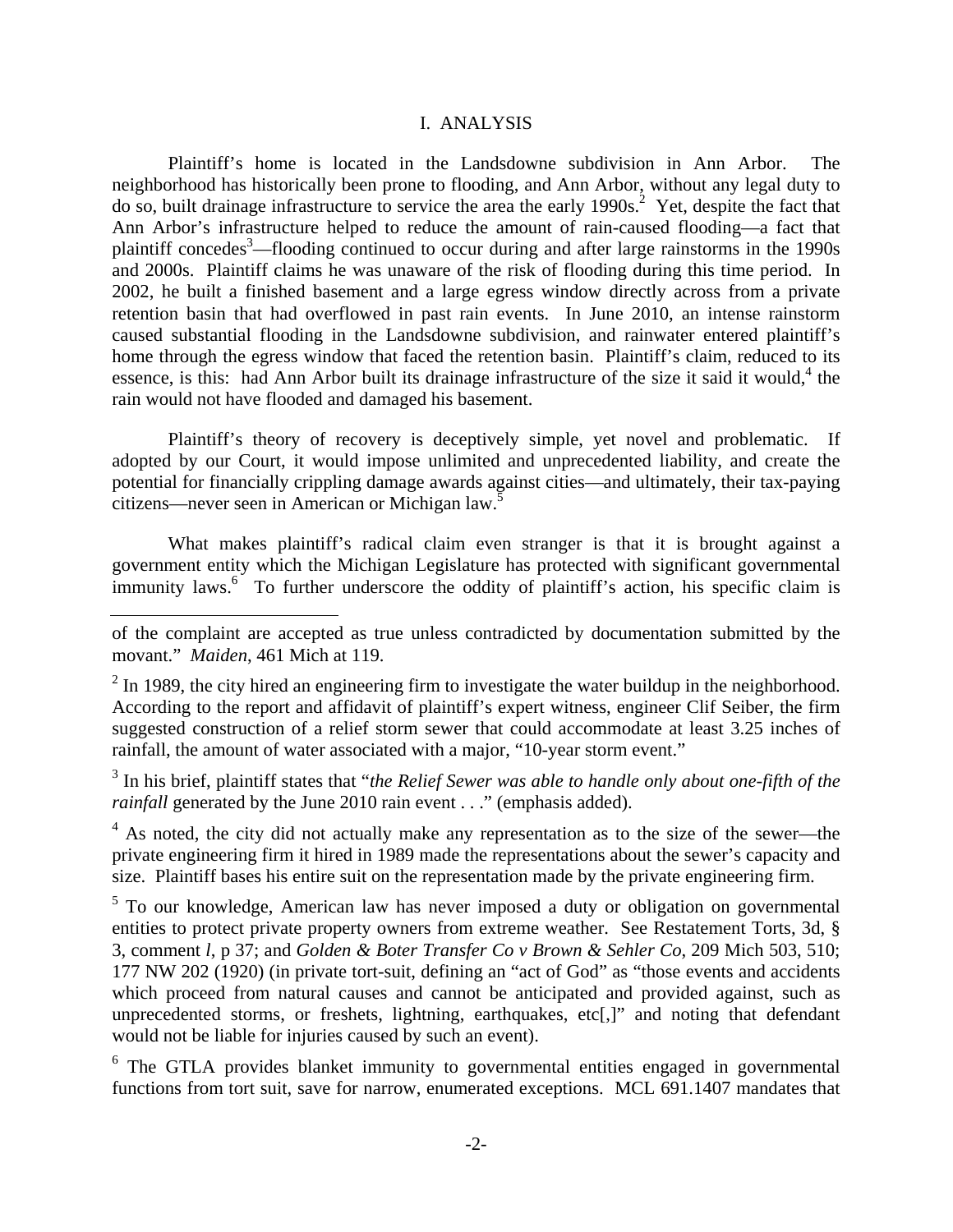raised under a narrowly-defined and strictly limited statutory exception<sup>7</sup> to governmental immunity.<sup>8</sup> Again: the Sewage Act<sup>9</sup> is intended to provide comprehensive and broad immunity, and limited tort liability, $10$  to governmental entities, and any exceptions are interpreted narrowly

"except as otherwise provided in this act, a governmental agency is immune from *tort* liability if the governmental agency is engaged in the exercise or discharge of a governmental function." MCL 691.1407(1); *Maskery v Bd of Regents of Univ of Mich*, 468 Mich 609, 613; 664 NW2d 165 (2003) (emphasis added).

<sup>7</sup> "The judiciary's objective when interpreting a statute is to discern and give effect to the intent of the Legislature. Once the intent of the Legislature is discovered, it must prevail regardless of any rule of statutory construction to the contrary." *Menard Inc v Dep't of Treasury*, 302 Mich App 467, 471; 838 NW2d 736 (2013) (internal citations omitted). Legislative intent is most reliably discerned by "examining the language of the statute itself; if the language is clear and unambiguous, no further construction is necessary or allowed to expand what the Legislature clearly intended to cover." *People v Breidenbach*, 489 Mich 1, 8; 798 NW2d 738 (2011) (internal quotation marks omitted). Our Court is to "interpret the words in the statute in light of their ordinary meaning and their context within the statute and read them harmoniously to give effect to the statute as a whole." *Johnson v Recca*, 492 Mich 169, 177; 821 NW2d 520 (2012) (internal quotation marks omitted). "Statutes that relate to the same subject or share a common purpose are *in pari materia* and must be read together as one law, even if they contain no reference to one another." *Maple Grove Twp v Misteguay Creek Intercounty Drain Bd*, 298 Mich App 200, 212; 828 NW2d 459 (2012).

8 See *Bosanic v Motz Development, Inc*, 277 Mich App 277, 284; 745 NW2d 513 (2007) ("[p]laintiffs can seek damages under the [Sewage Act] if they have stated valid claims with regard to its elements"). Further, "in construing [the Sewage Act], the one basic principle that must guide [the court's] decision is that the immunity conferred upon governmental agencies is *broad*, and the statutory exceptions thereto are to be *narrowly* construed." *Id*. at 282 (internal quotes and citations omitted; emphasis in original).

<sup>9</sup> The Sewage Act governs liability for torts that arise from "sewage disposal system event[s]," which are defined as: "the overflow or backup of a sewage disposal system onto real property." MCL 691.1416(k). The Legislature enacted these provisions in 2001 to abrogate the commonlaw trespass-nuisance doctrine, which the Legislature felt that the judiciary applied too freely. House Legislative Analysis, SB 109, December 11, 2001. The Sewage Act thus created a "more limited legal liability standard" that would make it more difficult for plaintiffs to prevail against governmental defendants in suits that involved sewage backups. *Id*. The aim of the statute is "to afford property owners, individuals, and governmental agencies greater efficiency, certainty, and consistency in the provision of relief for damages or physical injuries caused by a sewage disposal system event . . ." MCL 691.1417(1).

 $10$  MCL 691.1417 abrogates "common law exceptions, if any, to immunity for the overflow or backup of a sewage disposal system and provide[s] the *sole remedy* for obtaining any form of relief for damages . . . caused by a sewage disposal system event regardless of the legal theory." MCL 691.1417(2) (emphasis added).

In place of the common law, the Sewage Act makes "governmental agencies" liable for "the overflow or backup of a sewage disposal system" if the "overflow or backup is a sewage disposal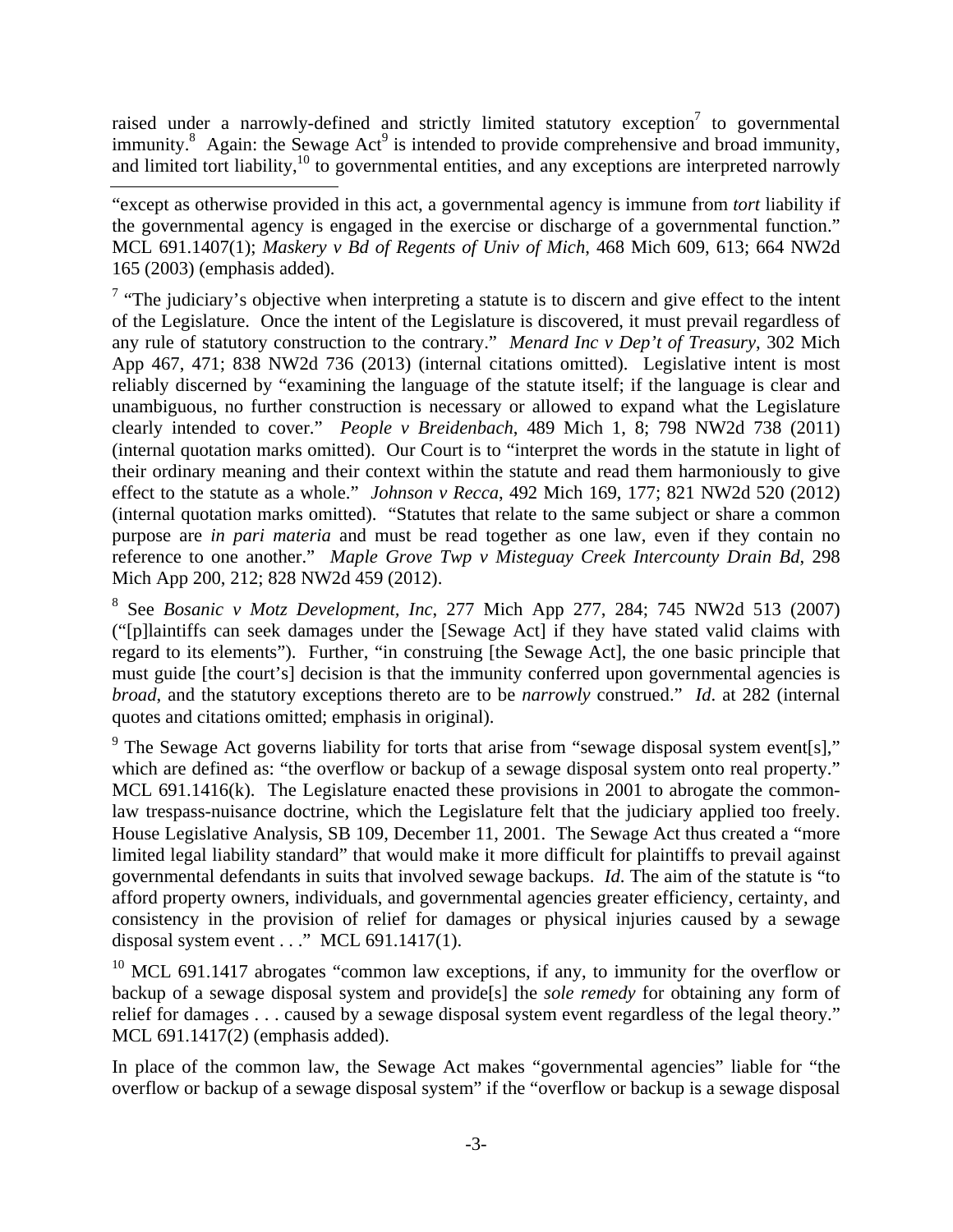and strictly.<sup>11</sup> Plaintiff's attempt to shoehorn his cause of action into this statutory framework would radically expand governmental liability in a statute expressly designed to do just the opposite.

 In other words, plaintiff has brought suit for recovery under a statute that is simply inapplicable to his lawsuit. The reason is clear. The Sewage Act provides very limited and strictly circumscribed *tort* liability for *sewage-*related events, not *contract***-**based liability for *natural rainwater* flooding.<sup>12</sup> Stated differently, because the causative "event" in issue is rain, not sewage, and because the statute provides relief for claims that sound in tort, not contract, plaintiff has no claim under the Sewage Act.

 That is, absent action by government that somehow diverts the natural flow of rainwater onto private property<sup>13</sup> that would otherwise not have experienced rain-caused flooding, the Sewage Act literally does not speak to or apply to the consequences of severe weather such as

system event" and the "governmental agency is an appropriate governmental agency." MCL 691.1417(2). The statute is careful to limit governmental liability through specific definitions of these terms, found in MCL 691.1416. And it creates no liability for mere statements or representations made by governmental entities or their agents. See MCL 691.1417(2).

<sup>11</sup> See n 8, *supra*.

 $12$  Again, by its own terms, the GTLA is a tort statute. MCL 691.1407(1). As all GTLA actions sound in tort, if a GTLA defendant asserts that he owed the plaintiff no duty or did not cause his injury, plaintiff must demonstrate that defendant owed him a duty and caused his injury. MCL 691.1412. The Sewage Act was explicitly designed to limit governmental liability for "sewage disposal system events." House Legislative Analysis, SB 109, December 11, 2011. It abrogates all common law theories for sewage-related claims, and constitutes the "sole remedy" for such actions. MCL 691.1417(2). A plaintiff therefore cannot use a common-law action to sue a governmental entity under the Sewage Act. *Id*. The Sewage Act does not create liability for mere statements or representations made by governmental agencies or their agents. See MCL 691.1417(2).

<sup>13</sup> See *Linton v Arenac Co Road Com'n*, 273 Mich App 107, 12l; 729 NW2d 883 (2006) (holding that plaintiff made valid MCL 691.1417 claim when defendant city dumped tree branches into public storm drainage ditch, obstructing water flow and forcing water onto plaintiff's property). We do not interpret *Linton* to say, as plaintiff's theory requires, that a city has an affirmative obligation and duty to protect citizens from the natural flow of rainwater. Instead, it holds governmental entities that take affirmative action that causes flooding—i.e., dumping tree branches into a drainage ditch, which causes a water backup, which caused flooding, which caused damages—are liable under the Sewage Act. *Id*. For a pre-Sewage Act application of this "affirmative action" principle, see for example, *Donaldson v City of Marshall*, 247 Mich 357, 359; 225 NW 529 (1929) ("[t]he city of Marshall was under no obligation to drain the plaintiff's land, but, when it established a drain in that vicinity, it became its duty to maintain it in such a way as to carry off the natural flow of the water, and if by reason of its failure to do so water accumulated on plaintiff's land *which otherwise would not have been there*, the city would be liable for any damages sustained") (emphasis added).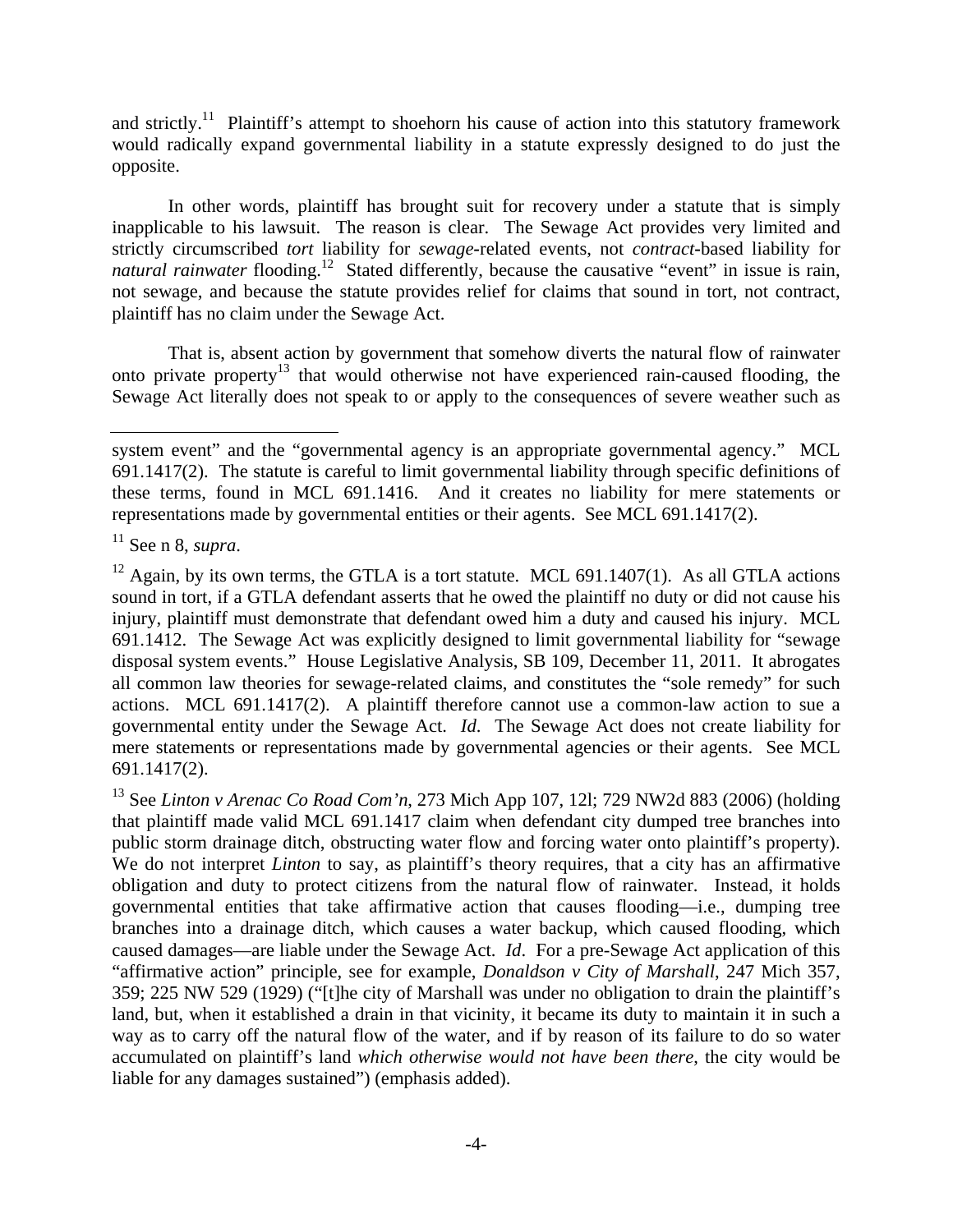rainstorms.<sup>14</sup> Again, the reason is obvious. No law has ever imposed an obligation (and thus, liability) upon government to protect private property owners from acts of God or consequences of severe weather.<sup>15</sup> Historically, this has been an issue for private property owners and their insurers, not an area of liability for cities and their tax-paying residents.<sup>16</sup> And, there is nothing in this statute that remotely suggests that the Michigan Legislature made such a dramatic shift in public policy. We should think that if such a seismic change was intended, Michigan's Legislature would have made this very clear.<sup>17</sup> The Sewage Act strongly suggests the opposite result. Again, its expressed intent is to strictly limit liability for sewage-related events caused by governmental entities.<sup>18</sup>

However, notwithstanding the statute's apparent total inapplicability to rainwater, we need not address this issue because plaintiff's claim fails for other reasons.

15 See n 5, *supra*.

 $\overline{a}$ <sup>14</sup> It is doubtful from MCL 691.1416(j)'s plain language that the Sewer Act applies to events involving rainwater at all. The listed types of sewers (including storm sewers) are all modified by the predicate "used or useful in connection with the collection, treatment, and disposal of sewage and industrial wastes." As such, the Sewage Act does not seem to apply to any events that exclusively involve rainwater, as here, which have nothing to do "with the collection, treatment, and disposal of sewage and industrial wastes." See *Fisher Sand and Gravel Co v Neal A Sweebe, Inc*, 494 Mich 543, 560; 837 NW2d 244 (2013) ("when the language of the statute is unambiguous, it must be enforced as written").

<sup>&</sup>lt;sup>16</sup> Governmental entities have no duty to construct drainage infrastructure to catch surface rainwater. See MCL 101.1 ("[t]he council of any city *may* establish, construct and maintain sewers and drains . . .") (emphasis added); *Ashley v City of Port Huron*, 35 Mich 296, 299; 24 Am Rep 552 (1877) (COOLEY, CJ) ("[flooding] might result from a failure to construct any sewer whatever; but clearly no action could be sustained for a mere neglect to exercise a discretionary authority"); *Kuriakuz v West Bloomfield Twp*, 196 Mich App 175, 177; 492 NW2d 757 (1992) (holding against plaintiffs for failing to show "that the township had an affirmative duty to construct a storm drainage system"); *McSwain v Twp of Redford*, 173 Mich App 492, 500; 434 NW2d 171 (1988) ("where . . . the governmental unit has no affirmative duty, by statute or otherwise . . . to construct a sanitary sewer, we do not believe it can be held liable for damage which might not have occurred had the sewer been constructed").

<sup>&</sup>lt;sup>17</sup> "The Legislature is presumed to know the common law, and any abrogation of the common law must be explicit." *Hamed v Wayne Co*, 490 Mich 1, 22 n 57; 803 NW2d 237 (2011). As noted, governmental entities have never been held liable for failing to drain naturally occurring rainwater-flooding from private property. Accordingly, if the Legislature wanted to expand government liability to encompass sewage- and rain-caused flooding, it would have enacted a statute that explicitly expressed such aims.

 $18$  To repeat: the Legislature enacted the Sewage Act with the explicit intent of further limiting the already narrow governmental liability for sewage- or rain-caused flooding. This intent is explicitly expressed in the statute's language, which states that Sewage Act is the "sole remedy"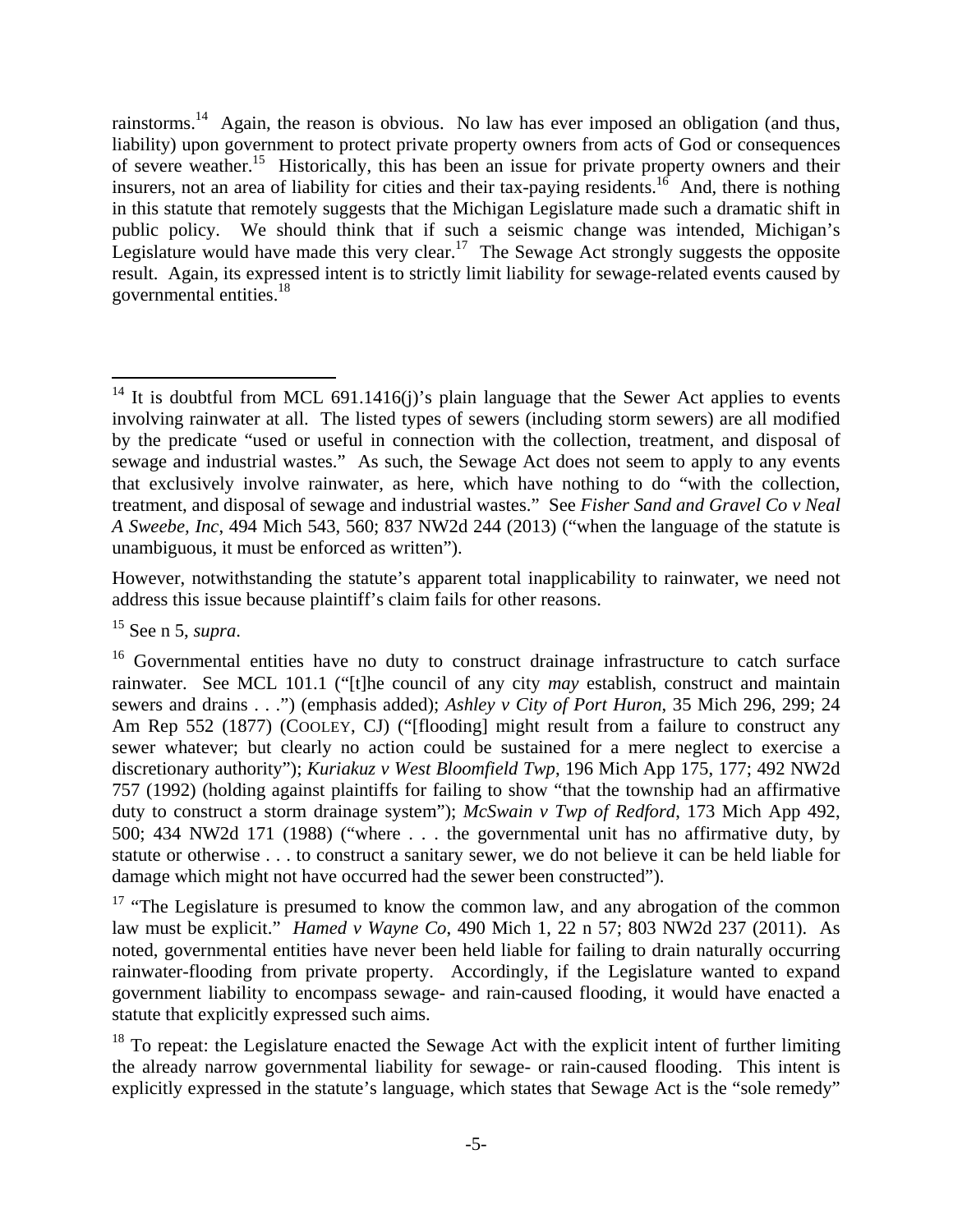In brief, the city is not obliged by the Sewage Act to deal in any way with the consequences of rain that naturally flows from a higher to a lower elevation. In brief, the statute does not cover the event complained of, because it addresses sewage, not rain.

 Because the Sewage Act does not create or impose the radical and dangerous theory advanced by plaintiff, and because plaintiff has no common-law cause of action against Ann Arbor, plaintiff cleverly couches his theory of recovery under a deceptively appealing contractual theory—"had the city built what it said it would,<sup>19</sup> my basement would not have flooded." But this is a tort statute, not a statue that speaks to contract-based liability.<sup>20</sup> Nothing in the plain language of the statute imposes liability or creates a duty premised on representations of the city. $21$ 

 Close examination of every paragraph, every sentence and every word of the Sewage Act reveals nothing to support the idea that a city should be held liable for what it said or represented. To the contrary, the statute says expressly that it: (1) abrogates all common law theories of liability (this would include plaintiff's contract-based claim)<sup>22</sup>; and (2) is the sole means of recovery for *sewage*-related events, regardless of the legal theory advanced by any plaintiff.23 And, because plaintiff's entire theory of recovery is predicated on words and representations, his entire theory of recovery sounds in contract, not tort<sup>24</sup>—and contract theories of liability are expressly abrogated by the statute and prohibited by its clear definitions.<sup>25</sup>

20 See n 12, *supra*.

 $21$  There is simply nothing in the Sewage Act about words, statements, or representations, much less anything that binds the governmental entity to act in a certain way based on mere words, statements, or representations.

<sup>22</sup> Again: MCL 691.1417 abrogates "common law exceptions, if any, to immunity for the overflow or backup of a sewage disposal system and provide[s] the *sole remedy* for obtaining any form of relief for damages . . . caused by a sewage disposal system event regardless of the legal theory." MCL 691.1417(2) (emphasis added). See also n 8, *supra*.

23 MCL 691.1417(2). See also n 9, *supra*.

<sup>24</sup> "[A] tort requires a wrong independent of a contract . . . the distinguishing feature of a tort is that it consists in the violation of a right given or neglect of a duty imposed by law, and not by contract." *In re Bradley Estate*, 494 Mich 367, 383; 835 NW2d 545 (2013) (internal quotation

for sewage- or rain-caused flooding, and abrogates all common-law claims related to such flooding. MCL 691.1417(2). The statute's plain language thus mandates immediate rejection of plaintiff's claim.

<sup>&</sup>lt;sup>19</sup> Again, plaintiff really means: had the city built drainage infrastructure that the private engineering firm said would be built. Were we nonetheless to allow plaintiff to plead his contract claim, it is unlikely he would prevail—the private engineering firm is at best an agent of the city, and principals are not always liable for the acts of their agents. See *City of Detroit v Corey*, 9 Mich 165, 184 (1861) ("[w]hen the relation of principal and agent, or master and servant exists, the rule of *respondeat superior* is applicable, but not when the relation is that of contractor only") (emphasis in original).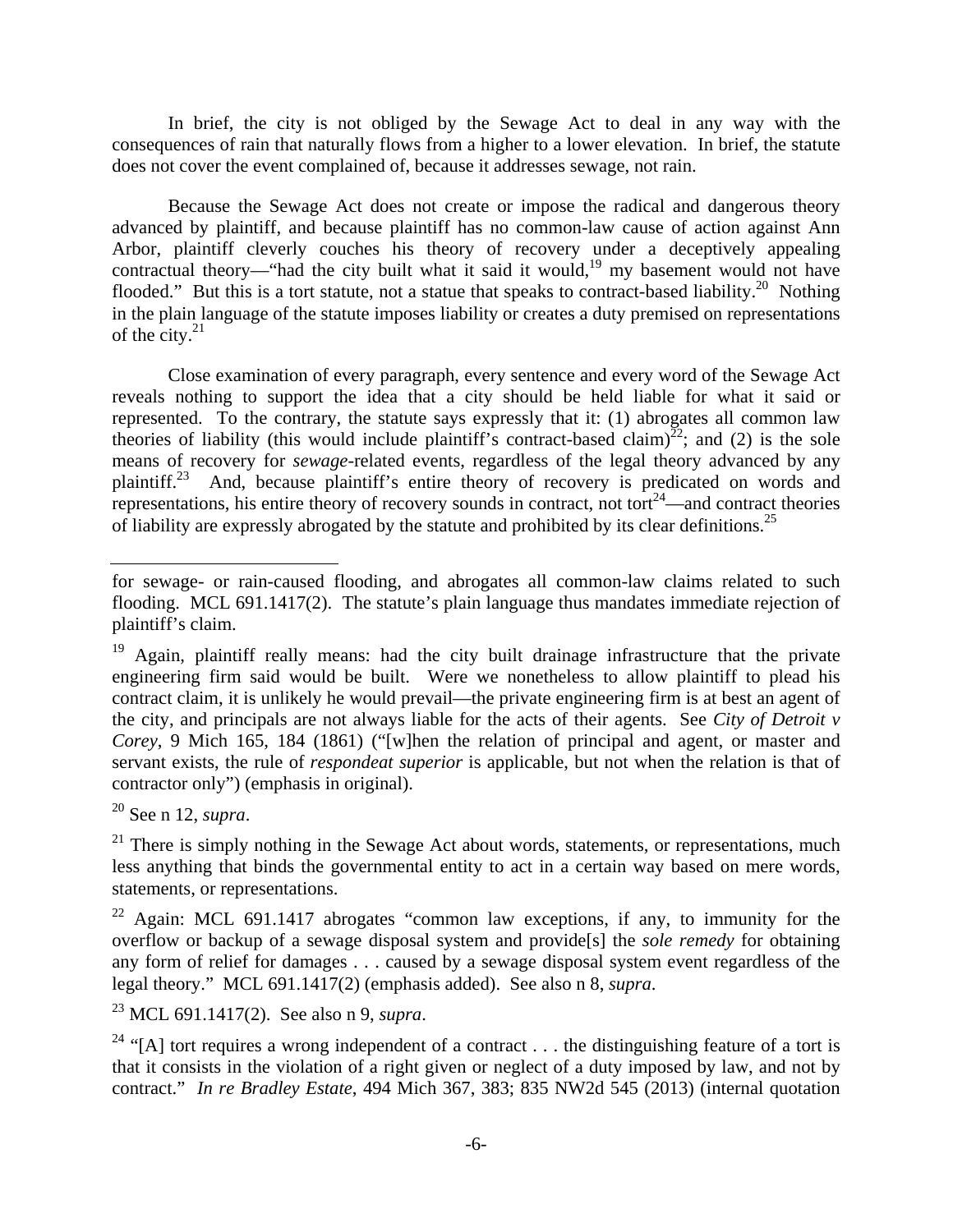This can be clearly demonstrated by simply removing the statement or representation on which plaintiff relies—"the city said it would build drainage infrastructure of a certain size." First, had the city built its infrastructure without saying a word, it would have no liability because it had no duty by law to do anything. Moreover, by plaintiff's own admission, Ann Arbor not only did not cause the flooding, or make it worse, but instead, reduced the amount of flooding.26 Under these facts, there has never been a court decision in Michigan holding that the government breached a duty to a private property owner.

 Thus, the only duty in plaintiff's telling arises because the city said it would build drainage infrastructure of a certain size.27 In other words, the city's duty, under plaintiff's theory, is to do what it said it would do. But this is a contract theory, not tort, and not to be found in the Sewage Act. And what of the breach or defect? There is none. Unless it is premised on words, because the city did not build drainage infrastructure of the size it said it would—the defect is created by the words, the defect is the representation. Of course, as mentioned, the city's infrastructure reduced the amount of rain that otherwise would have been involved in the flooding. And what of causation? Clearly, the severe rainstorm and plaintiff's inexplicable building of a basement and an egress window in a flood plain across from a private retention basin that had overflowed in the past, would appear to be the cause in fact and proximate cause of plaintiff's damage.<sup>28</sup> Yet again, in plaintiff's telling, the cause is premised on the representation—"had the city only built to the size it said it would, my basement would not have experienced rain damage."

 What emerges from plaintiff's hybrid theory of recovery is a cause of action premised solely on words—a cause of action that sounds in contract, not tort. Remove the words, there is no duty. Remove the words, there is no defect. Remove the words, there is no causation. We again emphasize that nothing in the Sewage Act even remotely suggests liability premised on representations and for good reason. Contract law, with its own peculiar principles and order and allocation of proofs, has no place in a tort statute, much less a self-defined tort statute that advances a public policy of broad governmental immunity, with strictly limited exceptions. Moreover, a cause of action that sounds in contract, such as plaintiff's, is in reality a common-

26 Again, plaintiff states in his brief: "*the Relief Sewer was able to handle only about one-fifth of the rainfall* generated by the June 2010 rain event . . ." (emphasis added).

27 Again, see n 4, *supra*.

marks omitted). Said another way, "[a]s contract law rests upon obligations imposed by bargain, tort law rests upon obligations imposed by law." *Goossen v Estate of Standaert*, 189 Wis 2d 237, 250; 525 NW2d 314 (Wis App 1994). Cases from foreign jurisdictions are not binding, but can be persuasive. *People v Campbell*, 289 Mich App 533, 535; 798 NW2d 514 (2010).

<sup>&</sup>lt;sup>25</sup> As common-law claims, contract suits are therefore expressly abrogated by and cannot be brought under the Sewage Act. MCL 691.1417(2).

<sup>&</sup>lt;sup>28</sup> The Sewage Act requires that the "defect" in the sewer be the "substantial proximate cause" of plaintiff's injury. MCL 691.1417(3)(e). "Substantial proximate cause" is defined to mean: "a proximate cause that was 50% or more of the cause of the event and the property damage or physical injury." MCL 691.1416(*l*).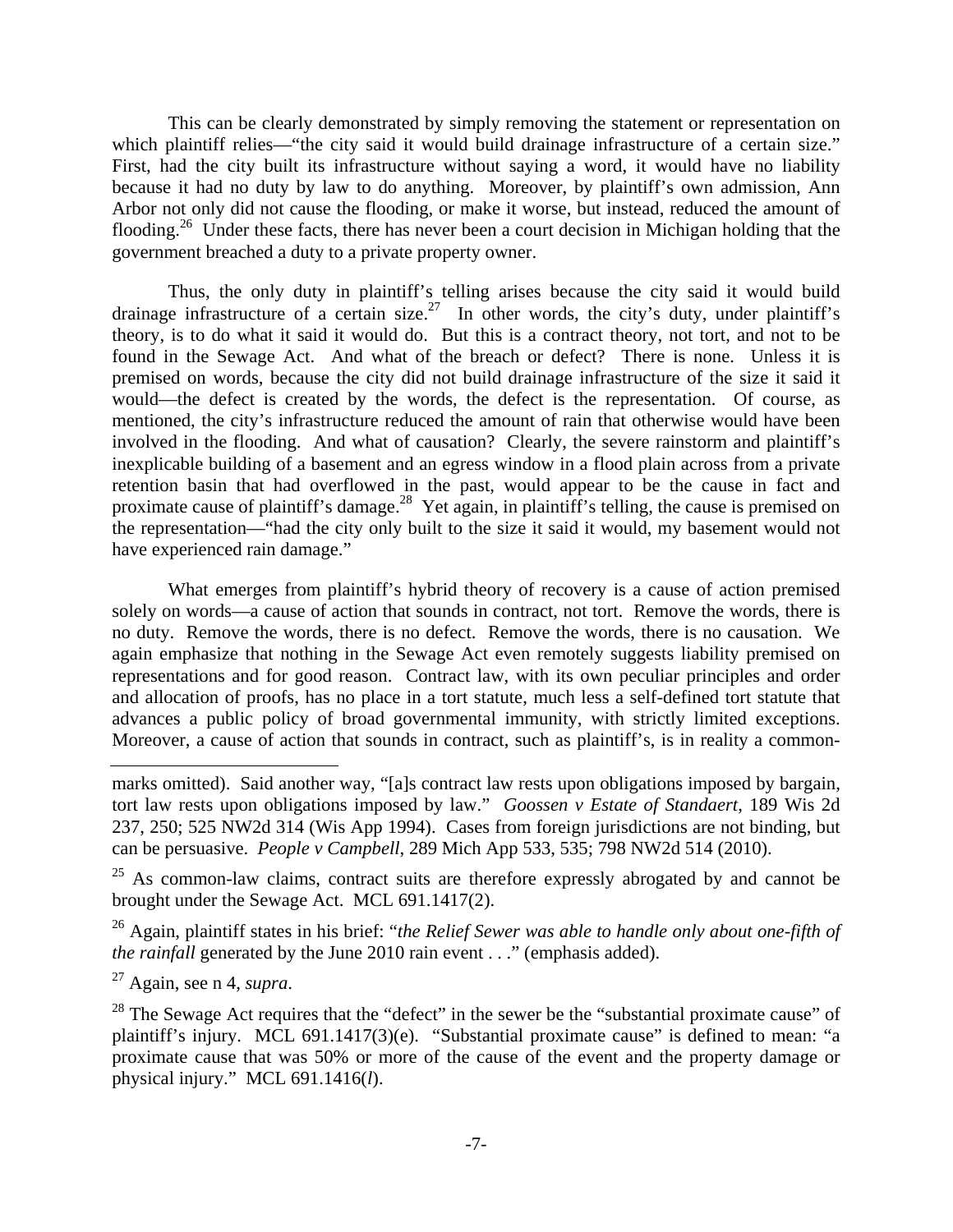law theory of recovery that is expressly abrogated by the Sewage Act. And, again, for good reason.

 First, if we examine plaintiff's claim, he says he knew nothing about the historic flooding in his own neighborhood and presumably, therefore, is unable to claim that he relied on the representation of the city when he built his basement and egress window. Indeed, perhaps this anomaly is what led plaintiff to attempt to shoehorn his contract, representation-based theory of recovery under the Sewage Act. Second and more importantly, were we to accept a contractbased theory of recovery, this would create an endless and unpredictable stream of questions and problems. For example, would a plaintiff have to prove reliance on the representations in order to state a cause of action for detrimental reliance or promissory estoppel?<sup>29</sup> This theory or cause of action cannot be found anywhere in the Sewage Act. Further, if one administration were to make a statement of intent, would this bind a successor administration? The answer is certainly not in the Sewage Act. If the project is later judged to be too extravagant or expensive, or the city experiences financial crisis, can it be modified, downsized, abandoned, when, by whom and who could sue under such circumstances? Troubling questions with no answers in the Sewage Act, for obvious reasons.<sup>30</sup> This is a tort statute, not a statute that creates contractual-type liability.

## II. RESPONSE TO THE DISSENT

We respectfully disagree with the dissent's view of this case. As an introduction, let's make clear what this case does not involve. It does not involve a governmental entity that caused a flood. Plaintiff makes no allegation that Ann Arbor, by its direct action, diverted naturally

 $\overline{a}$ 

 $29$  Here, plaintiff makes no allegation that he relied on anything the city (or the private engineering firm) said or did, which means that even his contractual claim would fail—he cannot show that the city "promised" him anything, or that he relied on anything the city "promised" him. "The sine qua non of the theory of promissory estoppel is that the promise be clear and definite." *Derderian v Genesys Health Care Sys*, 263 Mich App 364, 381; 689 NW2d 145 (2004) (internal citations omitted).

<sup>&</sup>lt;sup>30</sup> If we were to adopt plaintiff's radical theory that the Sewage Act creates liability for mere statements made by governmental entities, the next step for enterprising plaintiffs will be to hold local governments liable for any statement they have made related to drainage infrastructure. Illinois is already sliding down this slippery slope, where Farmer's Insurance recently used an Illinois statute similar to the Sewage Act to demand compensation from local governments that merely acknowledged potential flooding risks from climate change, but then did not expand their drainage infrastructure to cope with the supposedly increased risk of flooding. If adopted, such a cause of action would result in massive liability for local governments—effectively crippling their ability to provide basic services to their residents. See "U.S. Insurer Class Action May Signal Wave of Climate-Change Suits," Mica Rosenberg, Reuters <http://www.reuters.com/article/2014/05/16/usa-environment-insurance-

idUSL1N0O11T620140516?feedType=RSS&feedName=everything&virtualBrandChannel=115 63> (posted May 16, 2014) (accessed November 3, 2014).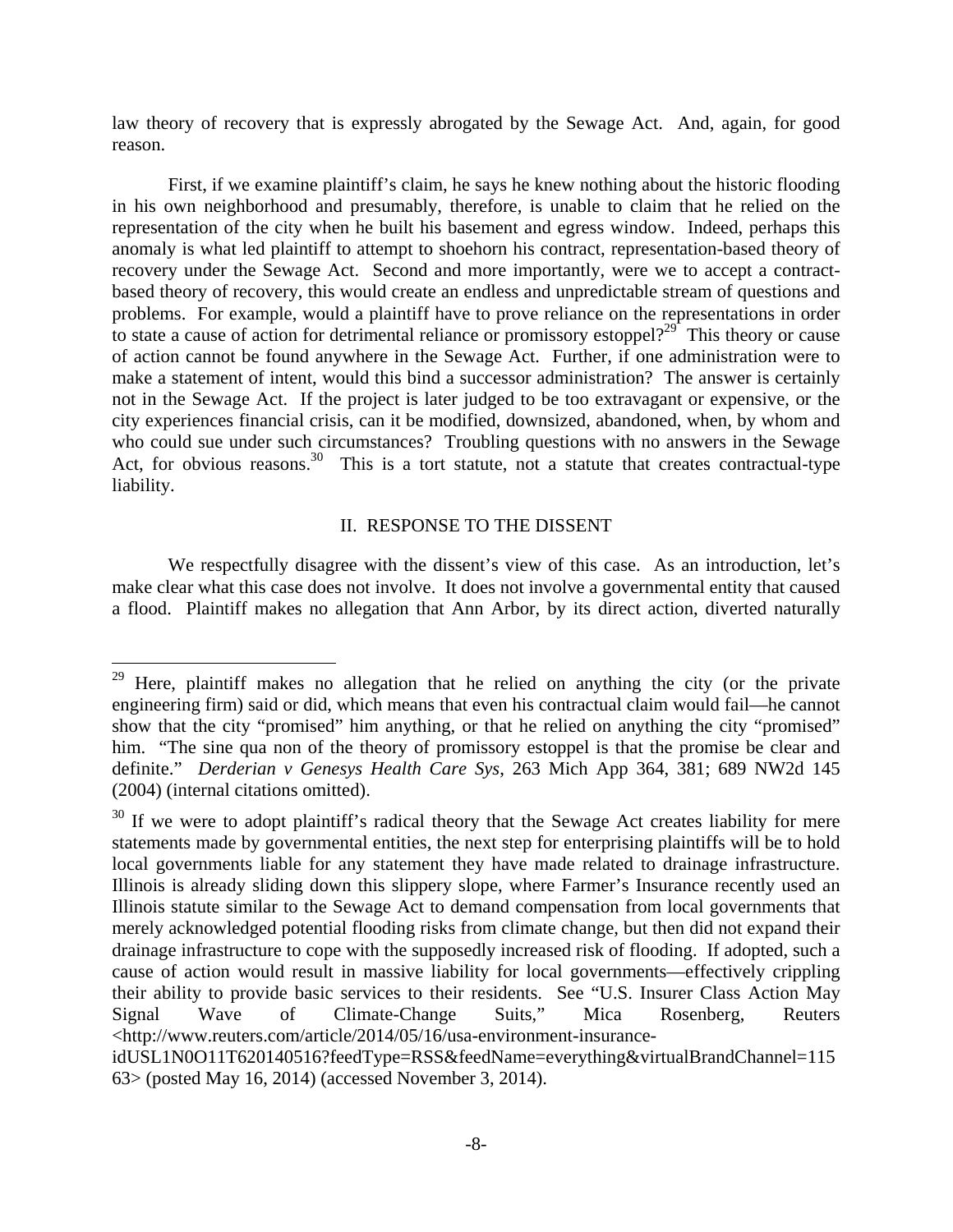flowing water or rainwater onto property that otherwise would not have been flooded. Nor did it fail to remove an obstruction in its drainage system that then led to a flood. And this case does not involve a sewage backup.

 Again, this case involves a heavy rainstorm that caused a flood in a low-lying area of Ann Arbor that had historically experienced rain-caused floods. By plaintiff's own admission, Ann Arbor, without any legal obligation to do so, built drainage infrastructure that helped *reduce* the amount of rain on his property. Nonetheless, plaintiff has brought suit against defendant because a large storm caused a flood of rainwater that broke through his basement window and caused him damages. To substantiate his action, plaintiff points to a 1990 statement made by the private engineering firm that designed the drainage infrastructure near his property, which indicated the infrastructure could drain a specific amount of water. However, the drainage infrastructure, as built, can drain less than this specific amount of water. Plaintiff claims and the dissent insists this is a "defect" under MCL 691.1416, which abrogates governmental immunity, and that Ann Arbor should pay him money for the damages his property suffered during the flood.

 There is a fatal flaw to this claim, of which the dissent is aware. As it admits, neither the Sewage Act, the wider GTLA, nor any common law has *ever* imposed a duty upon governmental entities to prevent damage to private property caused by extreme weather, such as flooding caused by a rainstorm. This state of affairs raises a serious problem and question for plaintiff and the dissent: If a city has no duty to provide drainage infrastructure to remove rainwater from private property, how can it have a duty to remove more rainwater than it said it would from plaintiff's property? In other words, if the city has no duty to capture *any* rain, how can it have a duty to capture *more* rain?

 Simple, according to the dissent. Because Ann Arbor's relief sewer is "undersized" i.e., it isn't as big as the private engineering firm that designed it said it would be—it is "defective" by design per MCL 691.1416(e). The supposed "defects" cataloged by the dissent are merely restatements of the above sentence in new terms.

 But the dissent's answer to our original question—"if the city has no duty to capture any rain, then how can it have a duty to capture more rain?"—isn't really an answer at all. Because its answer—"a relief sewer with an inadequate capacity is a defective relief sewer"—begs yet another question, which circles back to the first: on what does plaintiff base his assertion that the relief sewer is of "inadequate" capacity and thus "defective" under MCL 691.1416(e)? The answer, of course, is: plaintiff's entire suit, and the dissent's analysis, hinge on a single statement made by the private engineering firm about the capacity of the relief sewer.

 To see how, let's deconstruct the dissent's argument. The dissent notes that the private engineering firm professed an intention to design a relief sewer that could collect 3.25 inches of rainfall. This statement provides the dissent with its point of entry to MCL 691.1417: because the relief sewer, as built, did not actually collect 3.25 inches of rainfall, it is "defective" under MCL 691.1416(e), and thus creates liability for defendant under MCL 691.1417(3)(b). The statement is also the root of Ann Arbor's supposed breach of duty, because Ann Arbor knew the relief sewer had not solved all the flooding problems in plaintiff's neighborhood. And it is the so-called "substantial proximate cause" of plaintiff's damages, because if the sewer had been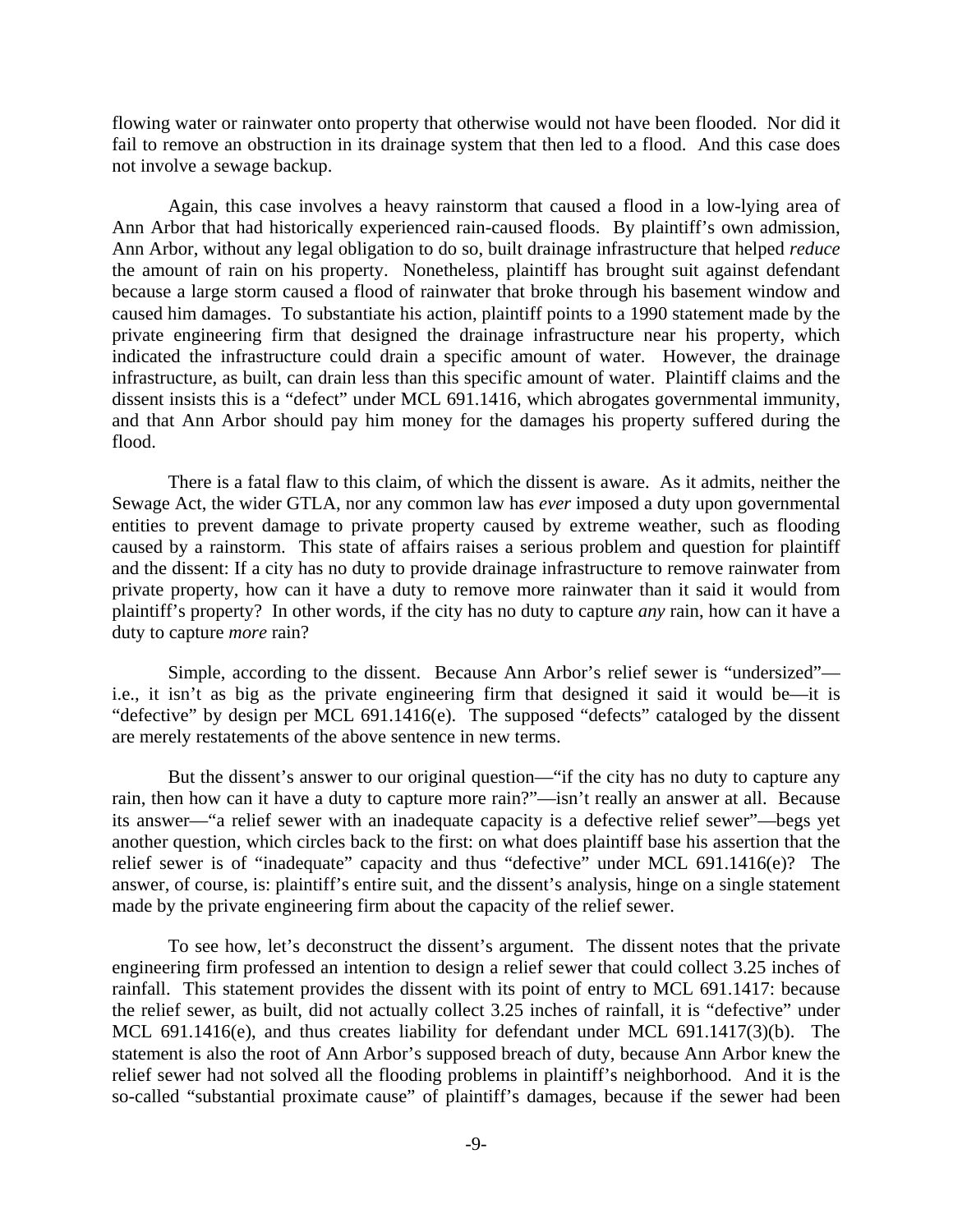able to accommodate 3.25 inches of rainfall, as the private engineering firm said it would be able to, plaintiff's basement would not have been flooded during the rainstorm.

 Plaintiff's and the dissent's reliance on the private engineering firm's statement is its undoing. The less flattering corollary of "the dissent's entire analysis hinges on a single statement" is "without that single statement, the dissent's analysis is wrong." Indeed, under plaintiff's theory, it is—if the private engineering firm had said nothing as to the intended capacity of the relief sewer, plaintiff would unquestionably have no cause of action under MCL 691.1417. The sewer would not be "defective" under MCL 691.1416(e), because governmental agencies have no duty to build drainage infrastructure, nor does MCL 691.1417 create any such duty. The fact that Ann Arbor did build infrastructure would be inconsequential, as plaintiff would have no frame of reference by which to claim that the relief sewer was "defective," or that the relief sewer's capacity "caused" him damages under MCL 691.1417(3)(e). Duty, breach, causation—the dissent provides no independent justification for any of these essential tort concepts and relates each back to the private engineering firm's statement.

 The testimony of plaintiff's expert witness, engineer Clif Seiber, only serves to further illustrate this fatal flaw. Sieber's report is replete with references to what the private engineering firm stated it would build—how much water the relief sewer was supposed to accept, how much rainfall the sewer was intended to handle. Plaintiff's own statements at the April 2012 motion for disposition and his appellate brief echo this analysis, stressing that the sewer was undersized based on the statement of the private engineering firm.

 The singular importance of the private engineering firm's statement to plaintiff's claim, then, is relevant for two reasons. First, it reveals that plaintiff's claim does not sound in tort. Insofar as it sounds anywhere, it sounds in contract. Again: "a tort requires a wrong independent of a contract . . . the distinguishing feature of a tort is that it consists in the violation of a right given or neglect of a duty imposed by law, and not by contract." *In re Bradley Estate*, 494 Mich 367, 383; 835 NW2d 545 (2013). Plaintiff does not allege that Ann Arbor owes him any legal duty independent of the statement the private engineering firm made about the relief sewer's capacity.

 Second, were plaintiff to do so—were he to claim that the private engineering firm's 1990 statement about the capacity of the relief sewer *created a duty* for Ann Arbor to build drainage infrastructure of exactly that capacity—his claim would contravene centuries of common law, statutory law, and radically expand the scope of municipal liability. $31$  To repeat: governmental entities do not have a duty to build drainage infrastructure. Accordingly, they have never been liable under the Sewage Act or common law for acts of God, such as raincaused floods. The Sewage Act does not mandate that governmental entities prevent all harm caused by natural rainwater flooding of private property. Rather, it mandates that governmental entities *do no harm*, by making them liable for drainage backups that are "substantial[ly] proximate[ly] cause[d]<sup>32</sup> by their affirmative actions.<sup>33</sup> The dissent does not recognize this

 $\overline{a}$ 

 $31$  See n 5, supra.

 $32$  MCL 691.1417(3)(e).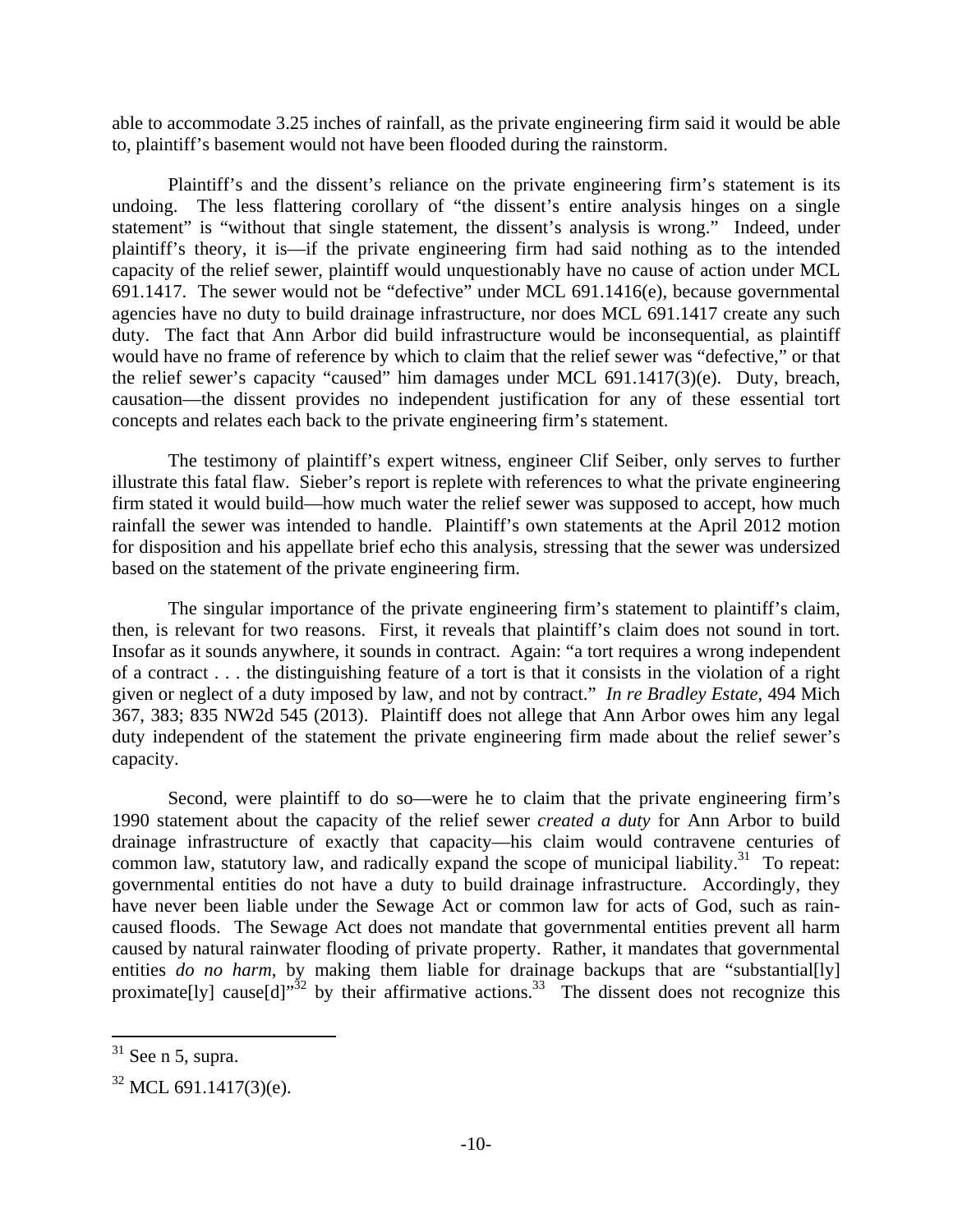distinction, which is crucially important when interpreting a statute that is explicitly intended to *limit*—not expand—governmental liability.<sup>34</sup>

 The dissent also does not apply these legal principles to the factual background of this case. Again, the Sewage Act does not mandate that governmental entities prevent all harm rather, it mandates that governmental entities do no harm. Here, defendant did not take any affirmative action that led to plaintiff's damages. In fact, its actions, which, again, it was not required to take, actually *helped* plaintiff by lessening the damage plaintiff otherwise would have suffered during the June 5–6, 2010 rainstorm.

 The dissent devotes considerable energy to rehashing plaintiff's "evidence" of how the "defective"—i.e., undersized—nature of the relief sewer "caused" his injuries. But "undersized" means nothing legally if the city has no duty to collect any rain—or in plaintiff's telling, more rain—than the relief sewer actually did. The "evidence" of the relief sewer's "undersized" nature includes the (hardly scientific) statement of plaintiff's neighbor that the relief sewer "never made things better," in that it supposedly did not "solve" the problem of the rain-caused flooding in plaintiff's neighborhood. This statement is illogical. Whatever its alleged shortcomings (if any), the relief sewer had some capacity to remove water from the surface—it is an unobstructed hole in the ground, and unobstructed holes collect rain and surface water.<sup>35</sup> Again, plaintiff admits as much in his brief when he states: "[d]ue to design defects, the Relief Sewer *was able to handle only about one-fifth of the rainfall generated by the June 2010 rain event*  $\ldots$  " (emphasis added).<sup>36</sup>

 The dissent's analysis misses this crucial point. To repeat: nothing defendant did made the flooding worse. Nothing defendant did diverted more water into plaintiff's basement. Again, defendant's actions actually *reduced* the amount of rain that would have been involved in the flood absent the relief sewer. Therefore, as a matter of objective reality, the relief sewer cannot conceivably be the cause of the flooding at issue.

 Nor does the dissent address the obvious outcomes of adopting plaintiff's theory of liability as binding precedent. Ideas have consequences, and the dissent's refusal to grapple with the consequences of its ideas are indicative of the weakness of its ideas.

 As noted, the adoption of plaintiff's legal theory will cause municipalities to face unprecedented liability for mere statements of intent related to drainage infrastructure. Under the

<sup>35</sup> Plaintiff's expert witness stated in his report that the relief sewer was unobstructed and that "system obstructions were not the cause of the June, 2010 flooding."

<sup>36</sup> Defendant's expert witness, Mark Pribak, noted the same, observing that the sewer "will accept a certain flow and provides a certain amount of relief to whatever that upstream flow is."

 $\overline{33}$  See n 13, supra.

<sup>34</sup> *Bosanic*, 277 Mich App at 282 (internal quotation marks and citations omitted; emphasis in original) ("in construing [the Sewage Act], the one basic principle that must guide [the court's] decision is that the immunity conferred upon governmental agencies is *broad*, and the statutory exceptions thereto are to be *narrowly* construed").